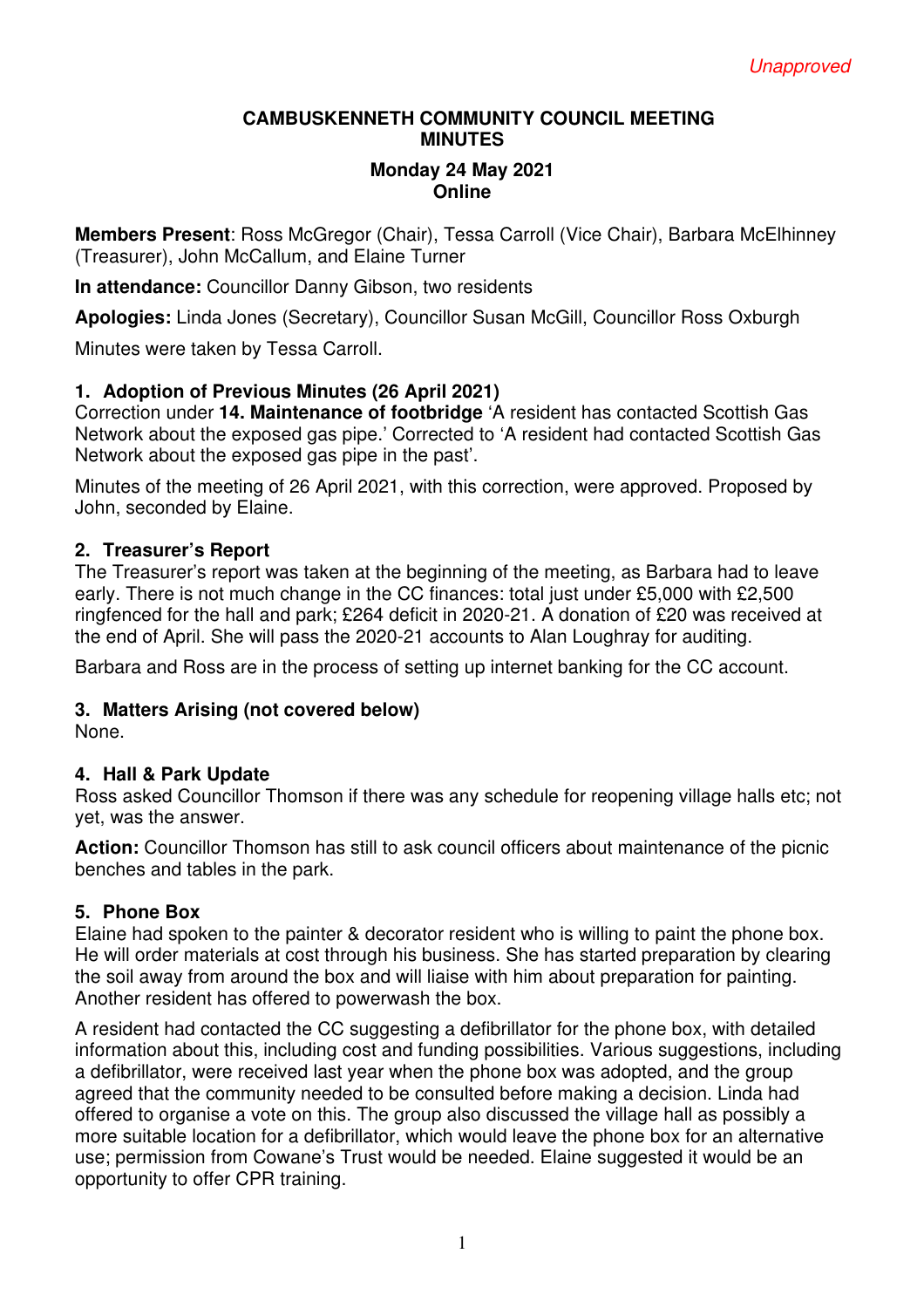**Action:** Elaine will draft an information/feedback sheet to be delivered to residents to obtain as wide a range of views as possible.

**Action:** Barbara has still to phone the insurers about including the phone box in the CC cover.

# **6. Traffic**

# **Speed Limits - Ladysneuk Road & village**

The signs have been changed to reduce the speed limit to 30mph for the whole of Ladysneuk Road to the village entrance, where the limit changes to 20mph. However, 40mph signs painted on the road remain; a resident had spoken to the team working on the signs and been told that those will be updated soon. The resident and Ross both noted that the speed reductions seem to have had little effect, although people may not yet be aware of the reduction on Ladysneuk Road.

# **Parking on corner of Ladysneuk Road and South Street**

A resident had expressed concern about parking at the top of South Street / Ladysneuk Road obstructing the view for traffic turning onto Ladysneuk Road. Ross agreed that there are such problems in a small village with narrow streets, but there is not much the CC can do, apart from encouraging people to park considerately. A resident thought that part of the problem was that some of the pavements had historically been wider than standard before being adopted by the council and that extra width had been retained.

## **Traffic on Alloa Road**

Alloa Rd is currently open to eastbound traffic (using the westbound lane) from just beyond the Ladysneuk Rd junction. There have been many reports from residents about near misses caused by cars moving to the wrong side of Alloa Rd before the junction or overtaking cars trying to turn right into Ladysneuk Rd. Ross asked why the one-way system had been set up that way; Elaine and a resident suggested moving the boundary of the closed lane further along Alloa Rd. Councillor Thomson said Carlyn Fraser had been out to investigate speeding at the other end of the lane closure and he would ask her to contact the CC direct.

**Action**: Councillor Thomson will get Carlyn Fraser to contact the CC.

*Update 28 May: The cones have been moved around, effectively creating a chicane on the approach to the temporary one-way system. This forces cars to remain on the left side of the road until they reach the barrier and have to move to the right. It is now much safer. Thanks to Councillor Thomson and all involved.* 

Councillor Thomson reported that a drone survey by a specialist contractor had shown fractured rock on Abbeycraig that needs to come down. A safe method statement is needed and there are no dates yet for the work to be carried out.

*Update 28 May, summarised from Stirling Council media release: The A907 Alloa road will be closed both ways to all vehicle traffic other than emergency vehicles and resident access for a minimum of 5 weeks from Monday 7 June, in order for specialist rockfall contractors to make safe an area of rock fall on the Abbeycraig which has occurred opposite Scot Mobility Ltd. At times during the descaling of the rock face, the road will be closed completely to all users, including cyclists and pedestrians, while large or more complicated sections are made safe. These durations will be kept to a minimum, both in time and frequency, but will be necessary for the works to progress.* 

## **7. Pergola at Abbey**

Repairs on the pergola still to be carried out.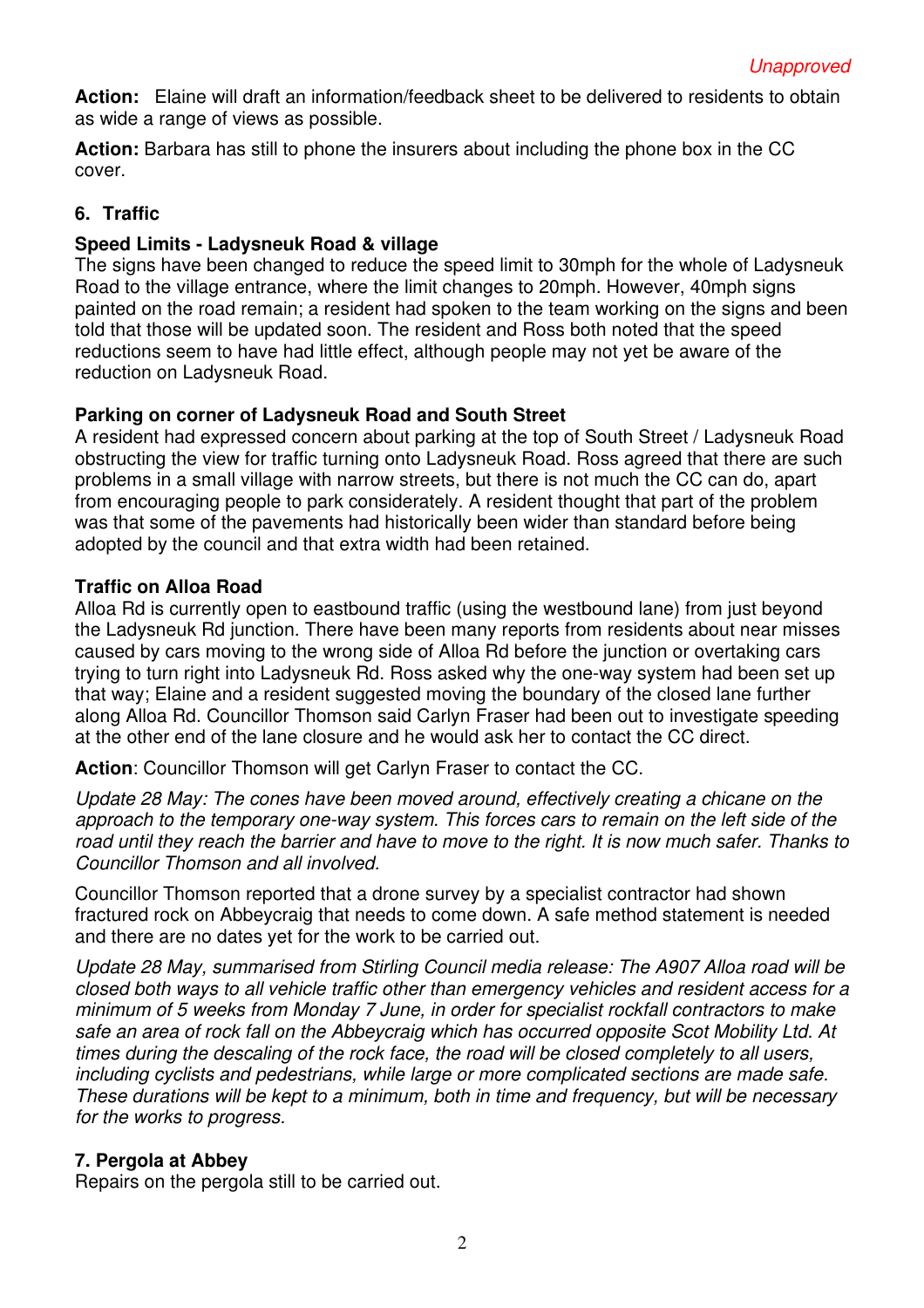Tessa and another resident had done some tidying up of the flower beds around the pergola. She suggested that the proposed nature sub-group could take on this maintenance work longer term, and the CC agreed this was a good idea.

# **8. Wallace Monument Steering Group**

Ross reported that the group had met last week and will meet again in September. There had been a discussion on traffic, relating particularly to the Alloa Rd closure and discouraging large lorries on Airthrey Rd.

Council officers had given a very good presentation on active travel routes through the university and to Forth Valley College. Encouraging active travel to the monument is seen as important. Councillor Thomson reported that Stirling Council is trying to get electric bikes to encourage this. Ross suggested rental bike parking at the abbey.

The monument has had lots of visitors since reopening, of whom about a third are Stirling residents taking advantage of the free entry scheme for local residents. The shop and café are still owned and run by Stirling District Tourism, which previously also ran the monument. The shop now sells alcohol, including Stirling Gin.

## **9. Arts projects on Sustrans routes**

Elaine reported that Sustrans has posted dates for funding applications for the next two years. She has written to Cowane's Trust to clarify ownership of areas where artworks might be sited. She will include information about the proposed arts project in the information sheet about the phone box.

## **10. Flooding in farm field next to Abbey**

**Action:** Barbara will follow up on this.

## **11. Hanging baskets**

The CC had agreed to go ahead with the hanging baskets, based on the quote from Homesteads, and Martin Parry (Ivy Cottage, North Street) has ordered them.

Thanks to Evelyn Moffat for her donation towards this year's baskets.

*Update 31 May: The hanging baskets are due soon. If you're new to the village, or haven't volunteered before and would like to help, please email cambuskennethcc@gmail.com with your name, address, contact details and availability, or contact any CC member. Full training given! If you've volunteered before, Martin will be in touch to check your willingness/ availability.* 

## **12. Sub-groups**

Ross had contacted Riverside Naturally and is meeting one of the founders of the group to find out more about it. It was set up as a separate group (charity) because Riverside did not have a CC at the time. Having sub-groups linked to the CC would be simpler, e.g. facilitating use of the CC bank account.

**Action:** Ross to report back on his meeting with the Riverside Naturally founder, with a view to setting up a nature sub-group and arranging a meeting with interested residents.

## **13. Maintenance of footbridge**

Councillor Thomson had sent the most recent independent specialist report on the footbridge to the CC. A resident commented on the report, noting repeated mentions of poor repairs in the past and the recommendation that the netting under the bridge needed urgent attention, and asked if there was an action plan for repairs and when the next inspection would take place. Councillor Thomson agreed with the resident's concerns and said that the current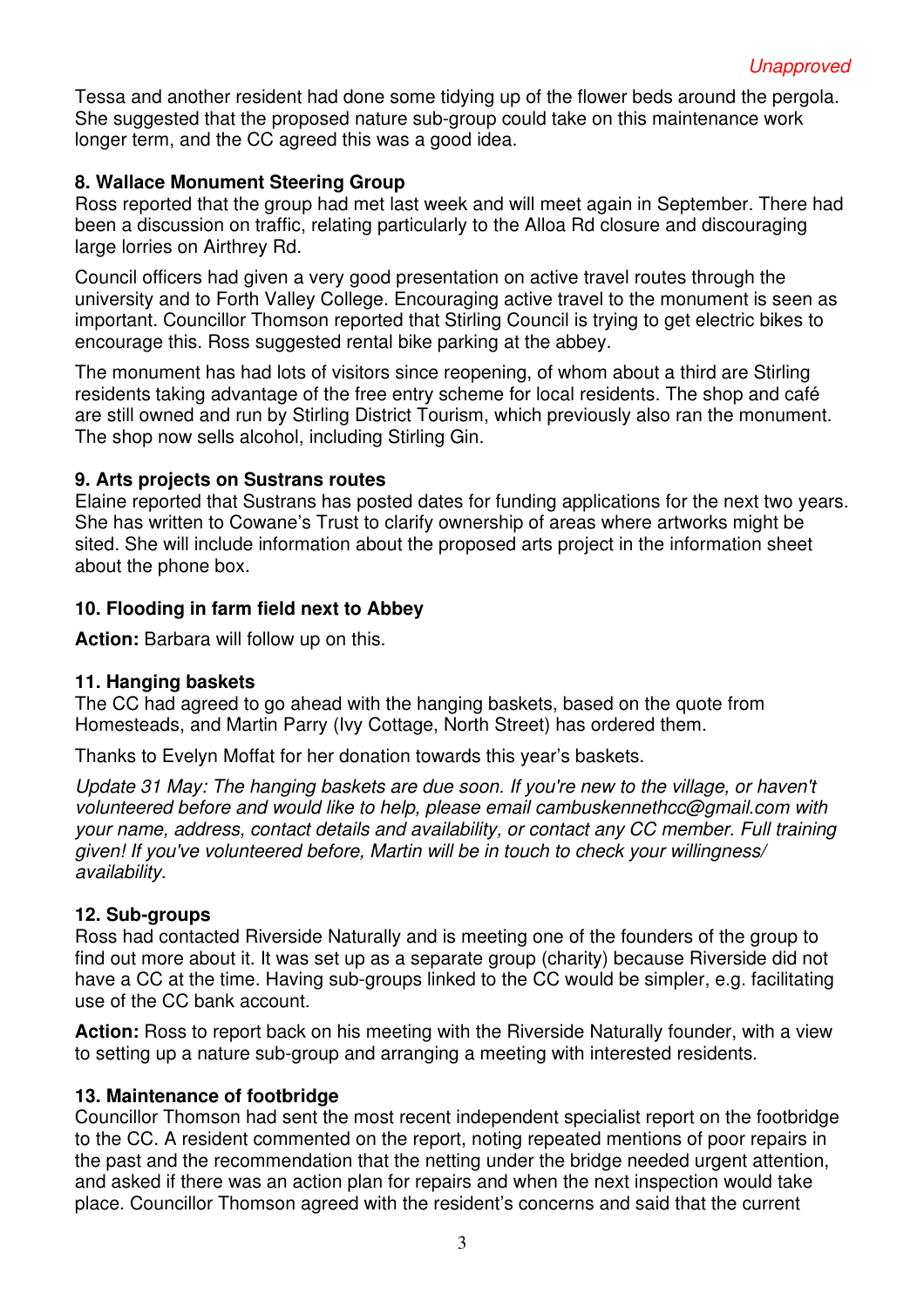council engineer in charge of bridges is well aware of the problems and that lots of bridges in Stirling Council area need repair; he also noted that independent consultation is a legal requirement.

Councillor Thomson had told council officers about the exposed gas pipe (i.e. to contact Scottish Gas Network) but no repairs have yet been carried out.

**Action:** Councillor Thomson will chase this up.

#### **14. Waterside Cottage**

Councillor Gibson had contacted Abby Kelman at Taylor Wimpey, which still owns the site; she was seeking an update from colleagues. Councillor Thomson reported that the February 2020 planning application for a mixed tenure residential development on the Kerr's Yard site had been withdrawn.

Recent work on the sewage pumping station on the riverbank opposite Ricoh was noted.

## **17. 2021 AGM**

Barbara had heard from Jean Cowie at Stirling Council that the AGM does not have to be held by the end of June. It was agreed to hold the AGM at the next meeting (August).

#### **18. Bins at village hall**

The grey bin at the village hall has still not been replaced from when the new bins were supplied. Residents who voluntarily do work on the area behind the hall and in the park need to use the brown bin, so this still needs to be emptied under the new permit scheme. A resident noted that residents near the hall put the bins out on the relevant days.

**Action:** Councillor Thomson will follow up with council officers.

## **19. Website**

The CC website continues to be hacked. Linda is working on this.

#### **20. Minute taker**

Linda had posted the request for a new minute taker on the CC Facebook page and there had been a few responses.

**Action:** Tessa and Elaine to speak to those who have expressed an interest, aiming to have a new minute taker in place for the next meeting.

## **21. Ladysneuk Road pavement**

A resident reported that horsetail/marestail is growing through the pavement (resurfaced last year) on Ladysneuk Road and buckling the surface, resulting in worse trip hazards than the previous pavement surface, which had been in place for at least 35 years. Another resident had already reported this and sent photos to the Stirling Council in response to a request for feedback on the Your Stirling, You Decide initiative, which had funded the resurfacing. The comments had been forwarded to the Team Leader Roads Operations, who expressed disappointment about the condition of the pavement and said he would send out an area inspector to investigate and produce a plan for the best option to address the issue.

**Action:** Councillor Thomson will follow up on this.

## **22. Fundraising/events**

Saturday 21 August is the provisional date for a village barbecue, but a decision cannot be made until we know about Covid-19 regulations and whether these will allow the village hall to be booked.